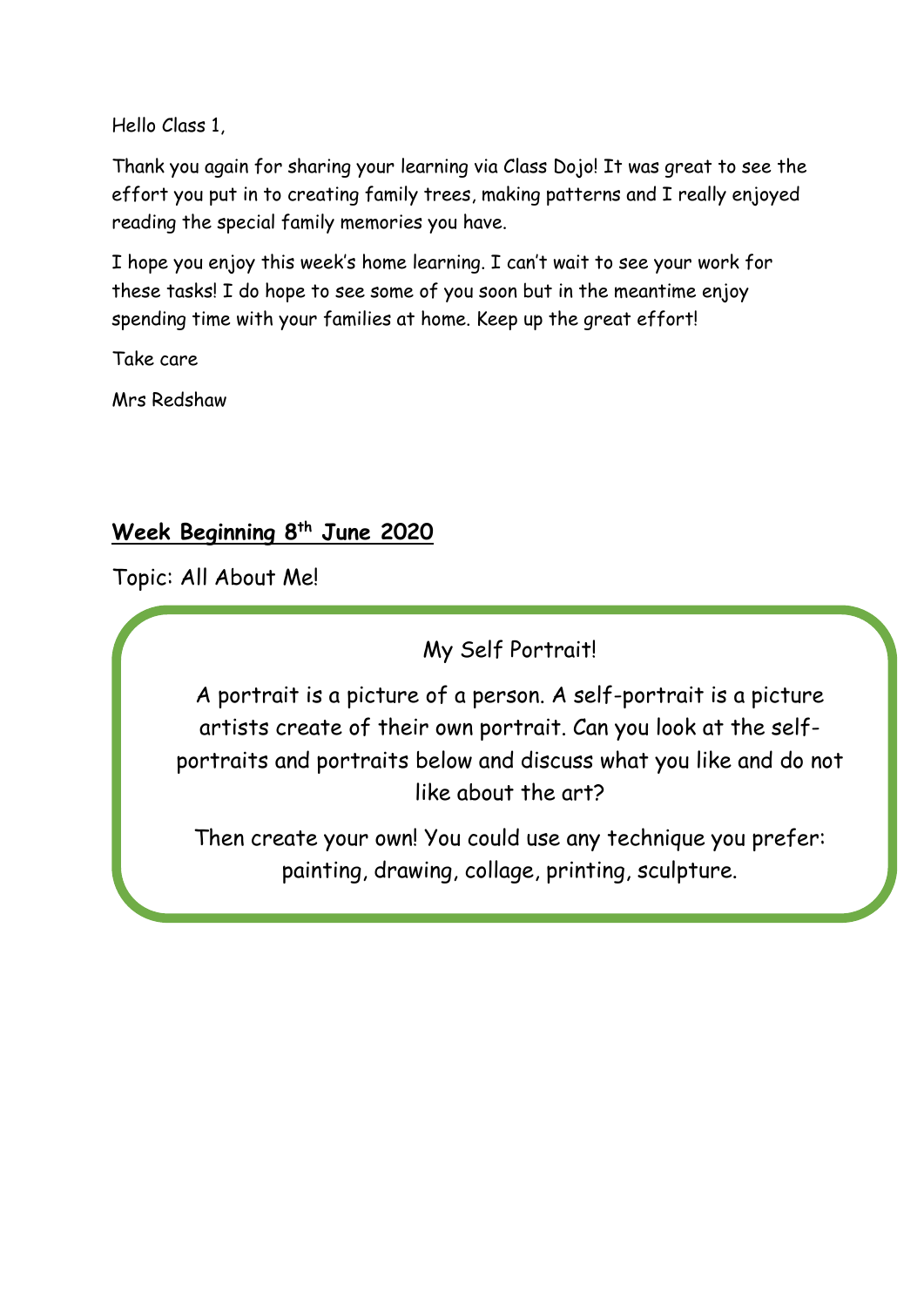



By Tim Benson

# by [R.B. Kitaj](https://www.tate.org.uk/art/artists/r-b-kitaj-1416) by Michael Craig-Martin

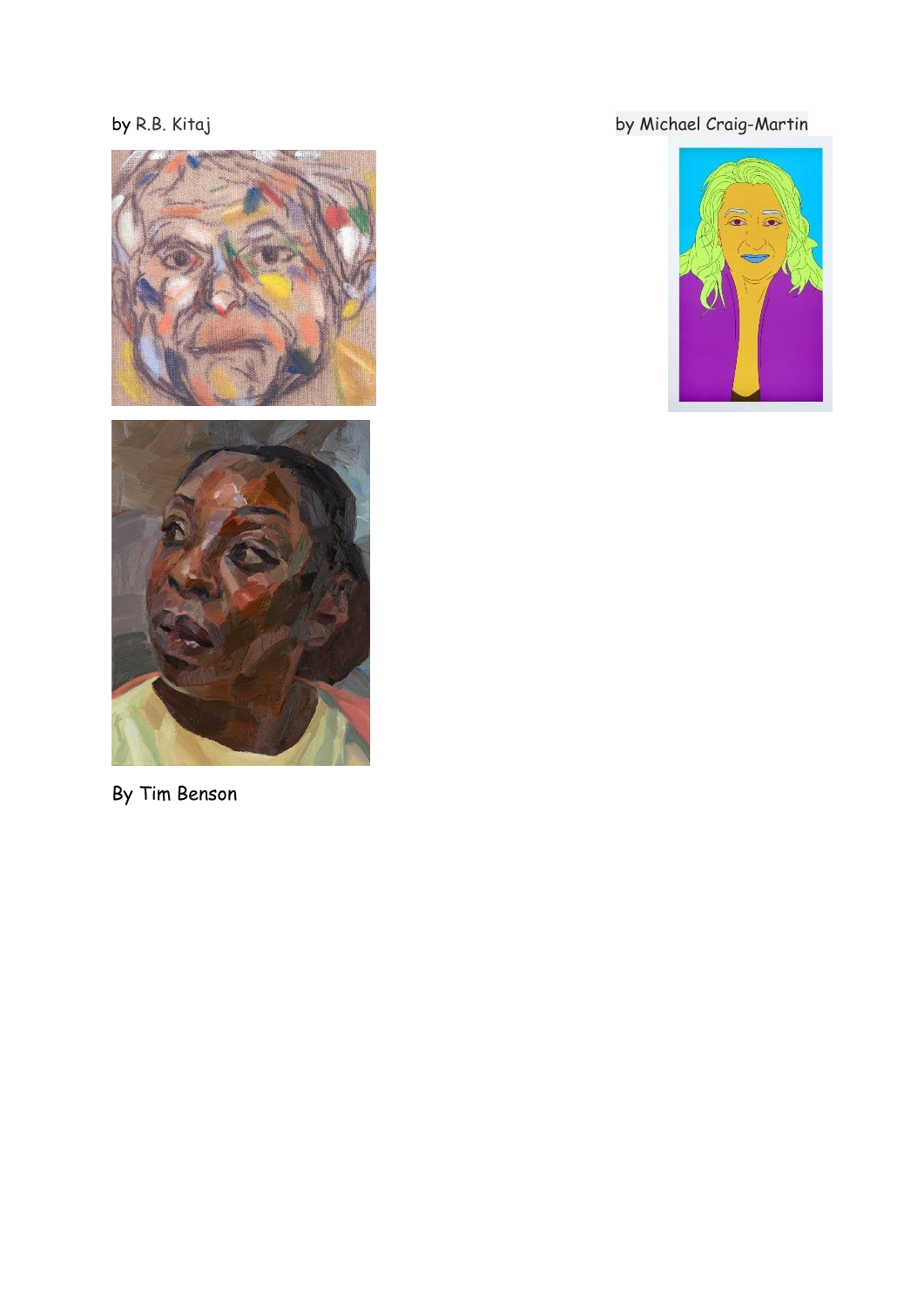# **Literacy: Silly Billy**

[https://www.youtube.com/watch?v=j6RDfQa\\_Mo4](https://www.youtube.com/watch?v=j6RDfQa_Mo4)

Watch and listen to the story of Silly Billy.

Discussion:

Q. What did Billy worry about at the start of the story?

- Q. What did Billy's Grandma give to him?
- Q. How do you use worry dolls?
- Q. Why did Billy start to worry about the worry dolls?
- Q. What did Billy make for the worry dolls?
- Q. Why did Billy make worry dolls for his friends?
- Q. Where do worry dolls come from?

# **Now it is your turn to make a worry doll!**









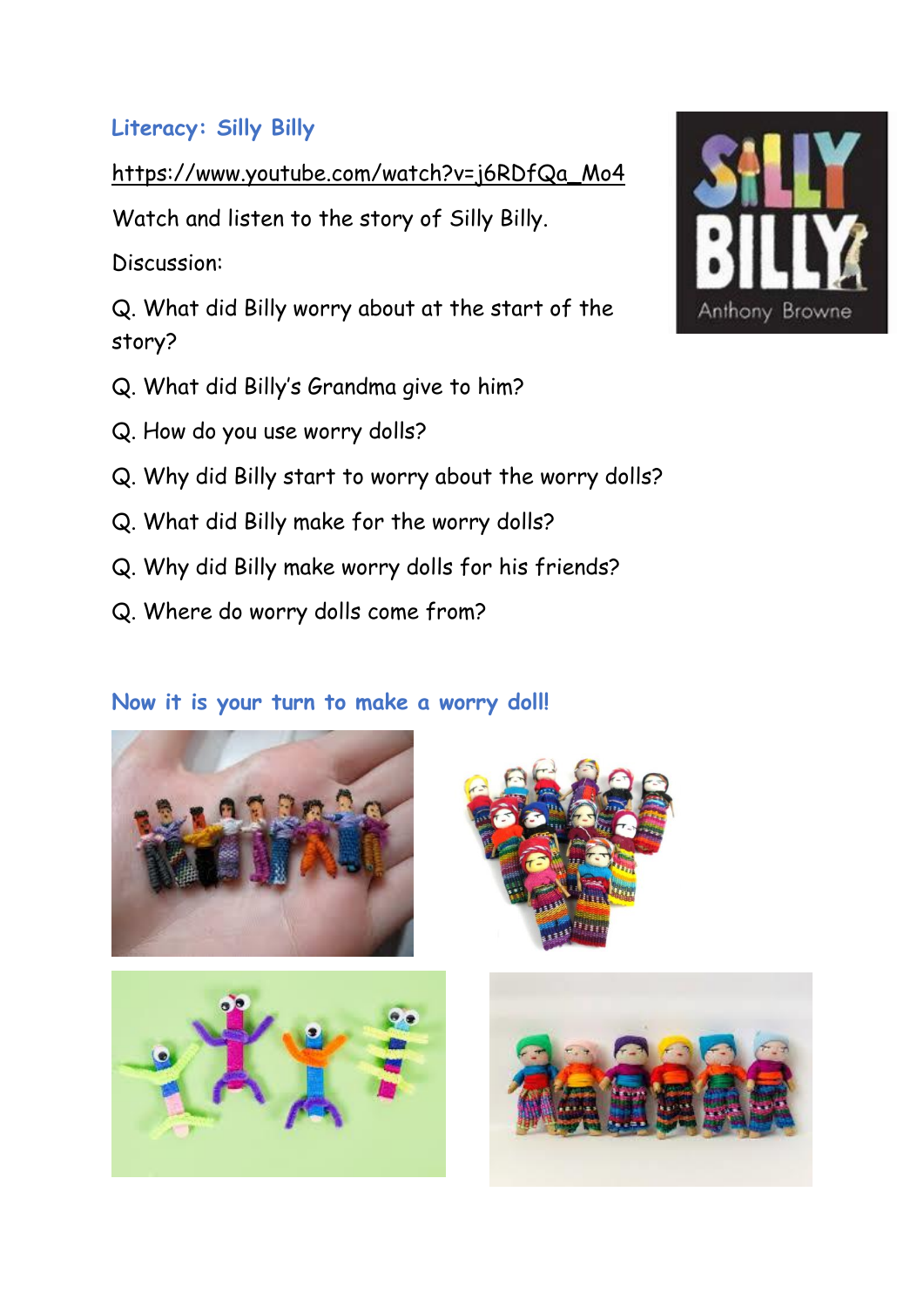The idea is that you share one worry with one worry doll. You tell the worry doll your worry at night time and then put the worry doll under your pillow. Hopefully, when you wake up, your worries will have reduced and you will feel calmer for the day ahead.

There are several ways you can make a worry doll. How you choose to make a worry doll is entirely up to you. You could even make a worry pet or a worry animal!

#### **Instructions for a Worry Doll**

#### What to Do:

- Use glue to attach a large cotton wool ball to the top of a wooden peg. This will be the doll's head.
- Use felt tips to draw the facial features or use sticky eyes and felt.
- . For the hair, you could attach strands of wool to the cotton wool ball.
- . Use fabric to make the clothes a triangle makes an excellent dress, a square can be used for a top and two rectangles make a brilliant pair of trousers!



- · Large wooden peg
- · Cotton wool ball
- · Felt tip pens
- · Pieces of felt
- · Sticky eyes
- · Glue
- · Pieces of wool

If you don't want to make a doll you could make an animal or a different type of character like a fairy, superhero or dinosaur. You could also make a worry puppet if you like sewing.

Task: After you have made your worry doll, tell me about it! Describe what it looks like, its name, how you have used it and if it has helped you with any worries!